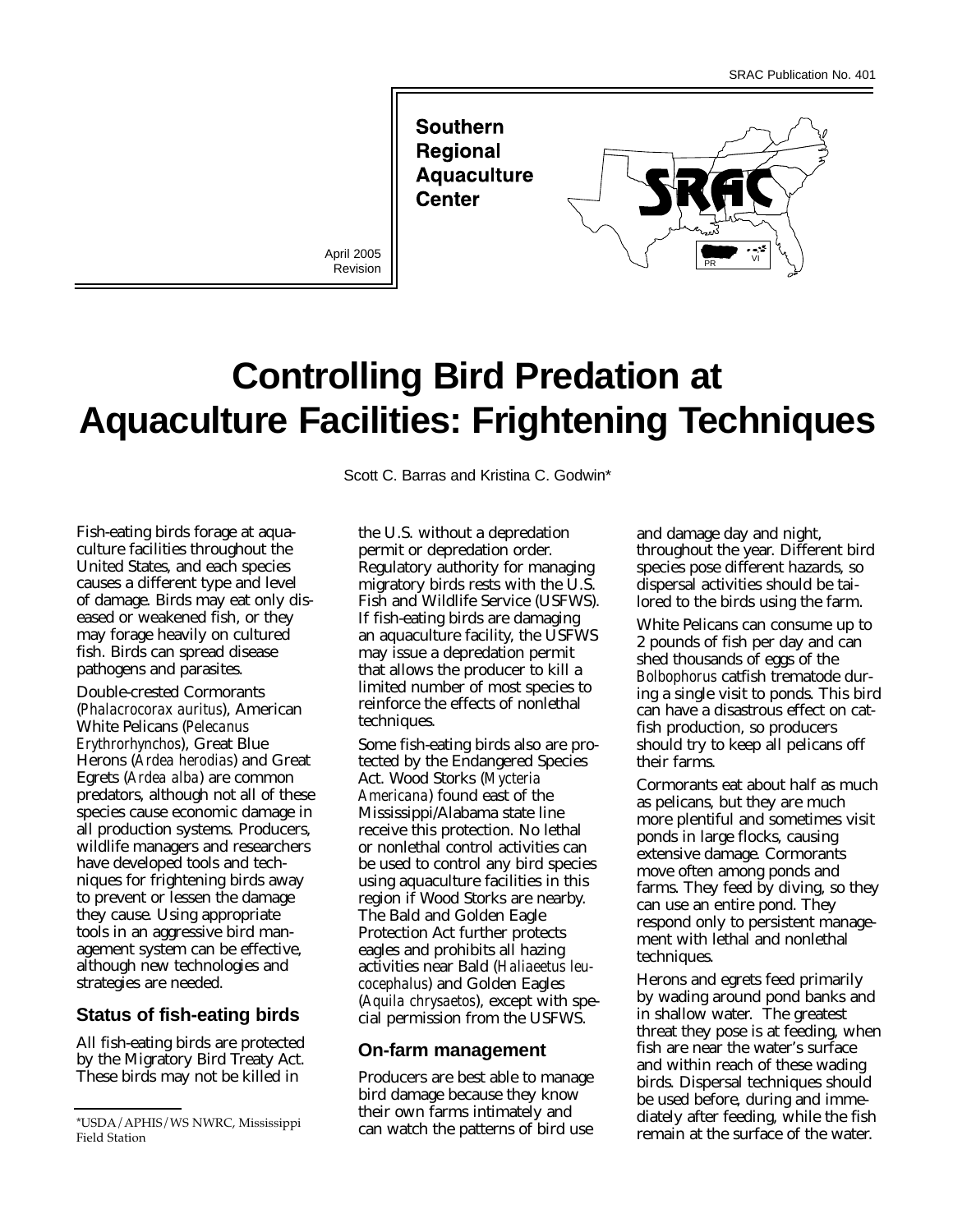### **Propane exploders**

Propane exploders are noise-makers that use a mechanical igniter to burn propane gas and cause an explosion that sounds like a firearm. One exploder should be used for every 3 to 5 acres. They should be aimed at the area to be protected (i.e., pond or roost). Designs include rotating cannons that fire in different directions, timers that vary the frequency of explosions, and remote-controlled systems that allow one operator to detonate several cannons. This device is most effective when the location, timing and pattern of bursts is varied daily. Birds adapt easily, and using the device in a way that causes it to be predictable will reduce its effectiveness.

## **Pyrotechnics**

The three types of pyrotechnics most commonly used to disperse birds are bangers, screamers and cracker shells.

Screamers and bangers are 15-mm pyrotechnics fired from specially designed .22-caliber pyrotechnic launchers. The pyrotechnics are ignited by a .22-caliber blank, and launchers are available for singleand multi-shot use. Screamers emit a shrill screaming sound to frighten birds. Bangers explode with the force of a strong firecracker.

Shell crackers are pyrotechnics housed within a shotgun cartridge. They are usually fired from an inexpensive, single-shot shotgun. Shell crackers are best fired from an open cylinder shotgun, but the cartridges often foul the barrel, which must be cleaned often to extend the life of the shotgun. The effect of shell crackers is similar to that of bangers.

Rope firecrackers are another type of noise-making device, but they are seldom used.

Pyrotechnics should be aimed in the general vicinity of the birds being dispersed. The types of pyrotechnics used should be alternated, and firing should continue until the birds are dispersed.

All pyrotechnics can cause fires if not used carefully. In some states and localities there may be special



Figure 1. Propane exploders are more effective if they are moved often and if the timing of explosions varies.



Figure 2. Pyrotechnics are an important nonlethal component of bird hazing programs.

regulations for their use, transport and storage.

#### **Effigies**

An effigy is a model of a person or object that may frighten birds. Types of human effigies used near aquaculture ponds include scarecrows, mannequins, plywood silhouettes and inflatable effigies such as the scarey-man device. These have varying degrees of effectiveness.

The scarey-man device was evaluated extensively in Mississippi, where it dramatically reduced the number of cormorants at catfish facilities when used with harassment patrols. These devices were temporarily effective when placed along pond banks, one per 34 acres of surface water, and set to inflate once every 5 to 12 minutes. Each display lasts 15 to 30 seconds. Human effigies are most effective where birds are aggressively hazed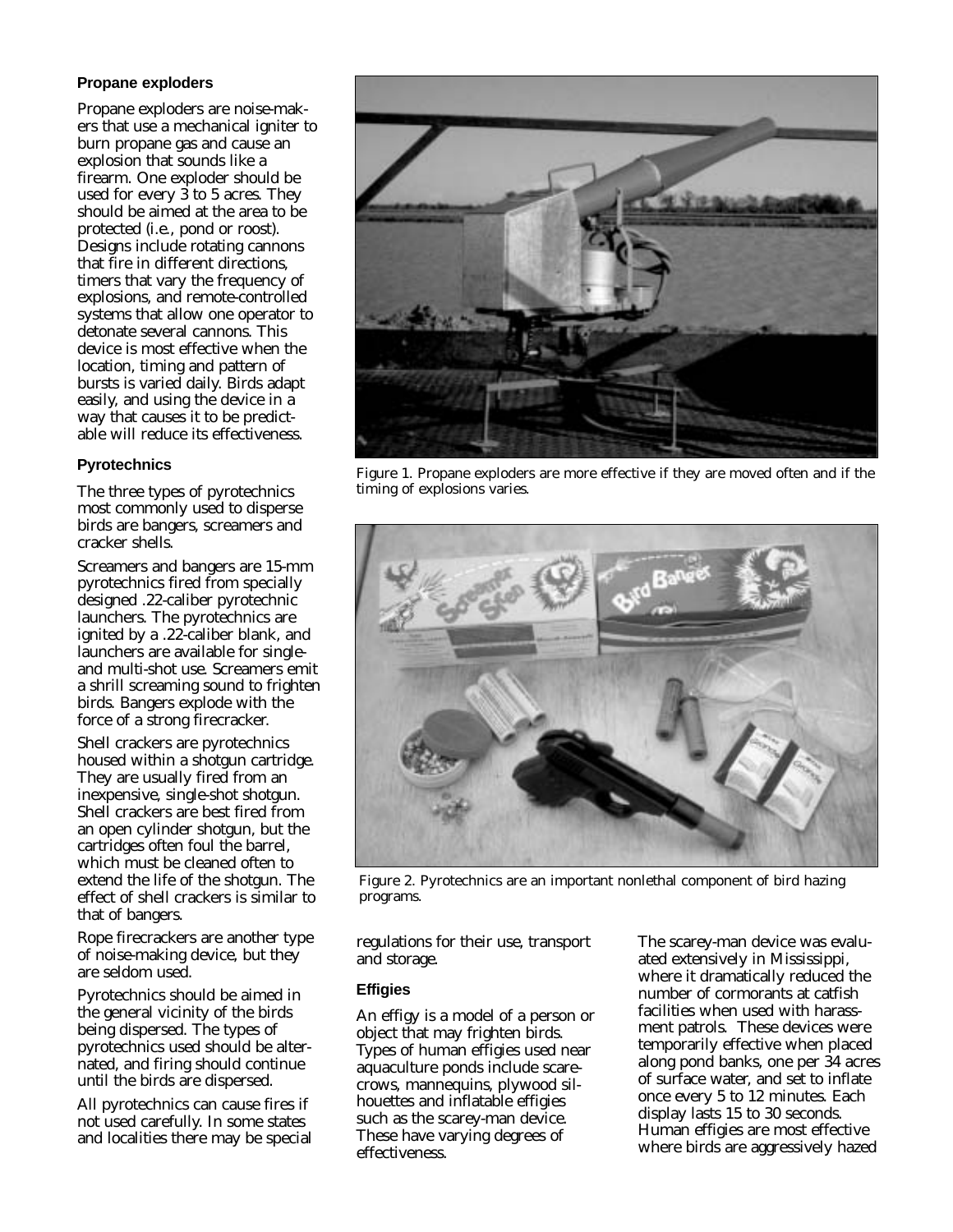and have reason to fear the appearance of a human form. Birds can become accustomed to effigies, however, so they are most effective when moved at least every 3 days and used with other techniques, especially lethal control.

There are also effigies of predators, such as plastic alligator heads and raptor silhouettes. The effectiveness of these tools has not been formally evaluated and there is little information about their effect on bird depredation. Effigies of dead or injured birds scare birds in other situations, but it is not known whether they will repelling fish-eating birds from aquaculture ponds.

#### **Other tools and devices**

Dogs may be used to scare birds and other wildlife at small facilities or near populated areas where other techniques cannot be used. It is not known whether dogs effectively disperse fish-eating birds.

Sonic devices such as electronic guards designed for livestock protection, sirens, recorded distress or alarm calls, and high-intensity sound devices may be effective, but have not been scientifically studied as tools for preventing fish loss.

Spot lights, strobe lights and lasers can be used to locate and disperse birds that feed at night, including pelicans and night herons, and to disperse cormorants in roosts. A laser should be aimed directly at the birds and moved from side to side. To disperse a roost, the beam should be moved from one side of the roost to the other, and aimed at individual birds if possible. Lasers are less effective where there is a lot of ambient light, as in suburban areas or on well-lit farms. Handheld red lasers are available from vendors who sell other bird dispersal devices.

#### **Harassment patrols**

Many of the tools for dispersing birds from aquaculture facilities are used in harassment patrols. During these patrols, bird chasers drive along the pond levees using a route that enables them to observe all of the open-water areas of the facility. When they see birds, the chasers use one or a combination of techniques to scare them from the



Figure 3. Lasers effectively disperse some types of fish-eating birds from their roosts at night.

pond. Harassment patrols should be conducted continuously in areas with many birds and their frequency varied according to the number of birds present.

Some bird chasers use live ammunition along with pyrotechnics and other devices because small-caliber ammunition and shotgun shells may be less expensive than pyrotechnics. Using live ammunition can be hazardous to human safety. With live ammunition, bird chasers also may accidentally kill or wound birds, which is illegal unless the species concerned is covered by a standing depredation order or a USFWS permit for the facility. When using live ammunition to harass or shoot birds, chasers must follow all appropriate firearms safety precautions. They also should have completed a firearms safety course. Only steel shot or other nontoxic shot should be used in shotguns.

## **Near-farm management**

Most fish-eating birds center their daily activities around an important site such as a night roost, a daytime roost or a loafing area, and can damage aquaculture facilities within easy flight distance. Doublecrested Cormorants usually feed within 15 miles of the roost they

used the previous night. Therefore, dispersing their roosts in lakes or wetlands near aquaculture facilities may be extremely effective at reducing the number of cormorants using the farms. Pelicans also may forage near their daytime loafing areas, but their daily migration distances are much greater than those of cormorants.

Dispersing fish-eating birds from roosting and loafing areas may require teams of several chasers using nonlethal tools such as pyrotechnic screamers and bangers, along with lasers after dark. Using a combination of tools works best. The teams should enter the roost area at least 2 hours before sunset and fire pyrotechnics at the cormorants as they enter the roost to prevent them from settling. Dispersal teams may also try dispersing birds after they have settled in the roost, but ambient light and weather conditions can affect how readily the cormorants will leave the roost. Roosts should be dispersed on at least two and sometimes three successive nights. If there are several roosts in the immediate vicinity of a farm where damage is occurring, all the roosts should be dispersed simultaneously to ensure that cormorants are moved from the area.